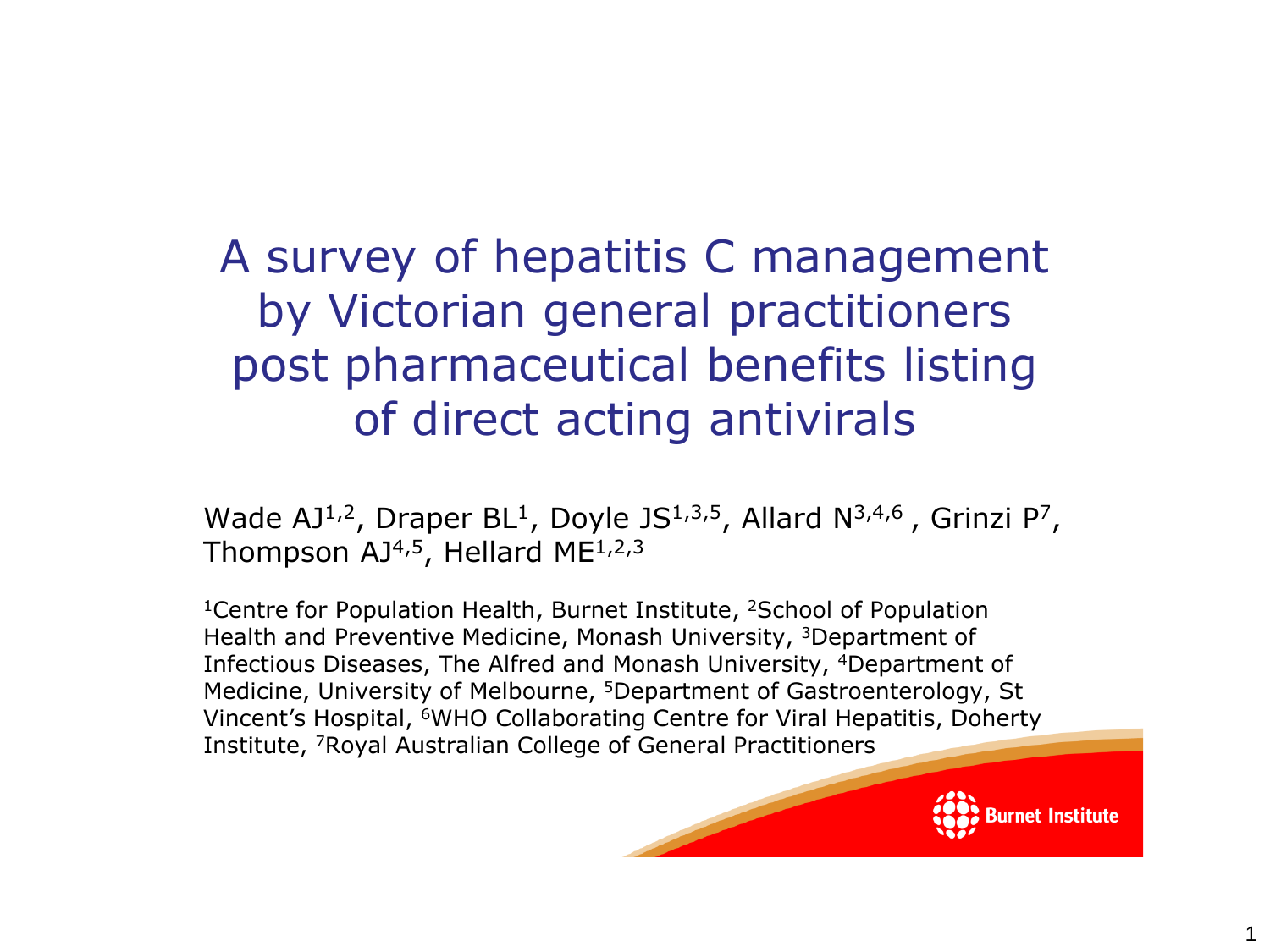#### **Disclosures**

- AJ Wade
	- NHMRC PhD funding
	- Research funding from AbbVie for investigator initiated project – The Prime Study

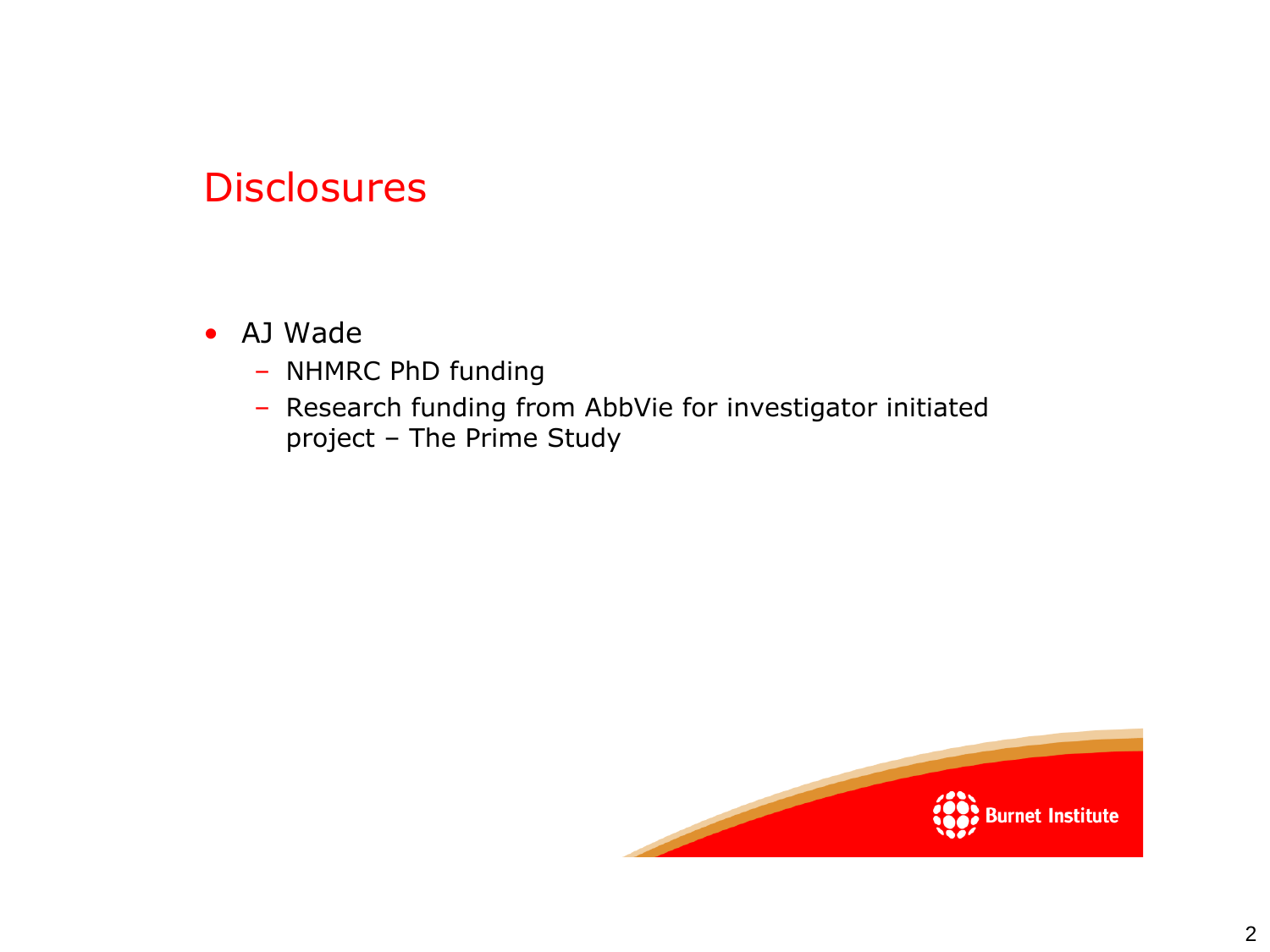# Background

- 230,000 people in Australia are infected with hepatitis C virus (HCV)
- Until 2016 treatment uptake low
- Barriers to HCV treatment
	- Treatment related
	- Service related
- New direct acting antiviral (DAA) therapy is highly efficacious and well tolerated
	- Could be provided by a variety of health care professionals to increase access to care

Dore GJ *J Viral Hep* 2014; Sublette VA *Psychology & Health* 2015; Crespo *J Liver Int* 2015

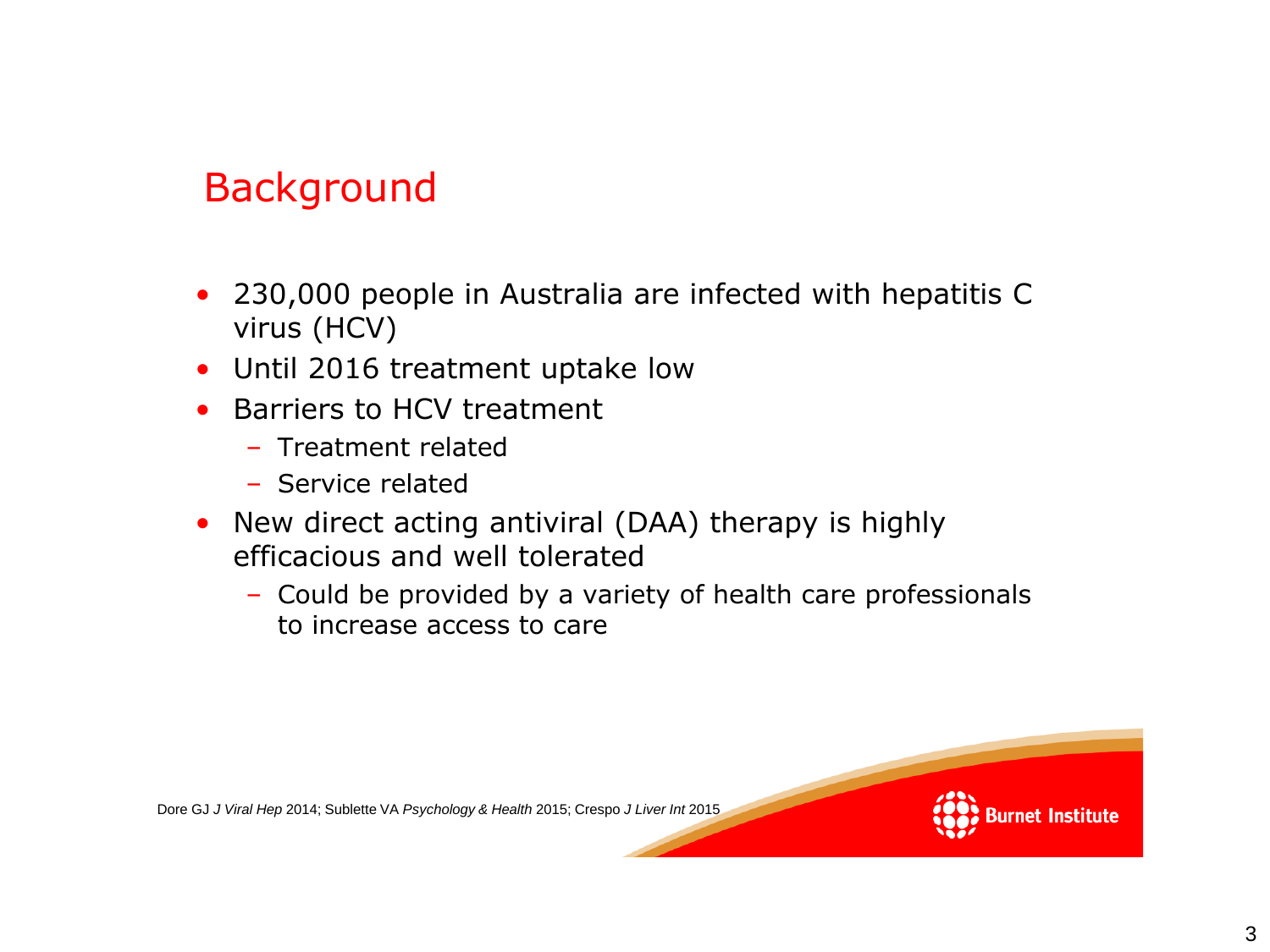# Background

- On the 1 March 2016 DAA therapy for HCV was listed on the Australian Pharmaceutical Benefits Scheme (PBS)
- PBS listing aims to increase access to treatment
	- Specialists are eligible to prescribe DAA treatment
	- All other medical practitioners are eligible to prescribe provided that it is done in consultation with a specialist
- Consultation has been defined broadly
- Implementation
	- Peak bodies developed referral proformas
	- Referral pathways have evolved ad hoc at an institutional level
	- No universal consultation form or pathway



Thompson AJ *MJA* 2016; DOH hepatitis-c-faq 2016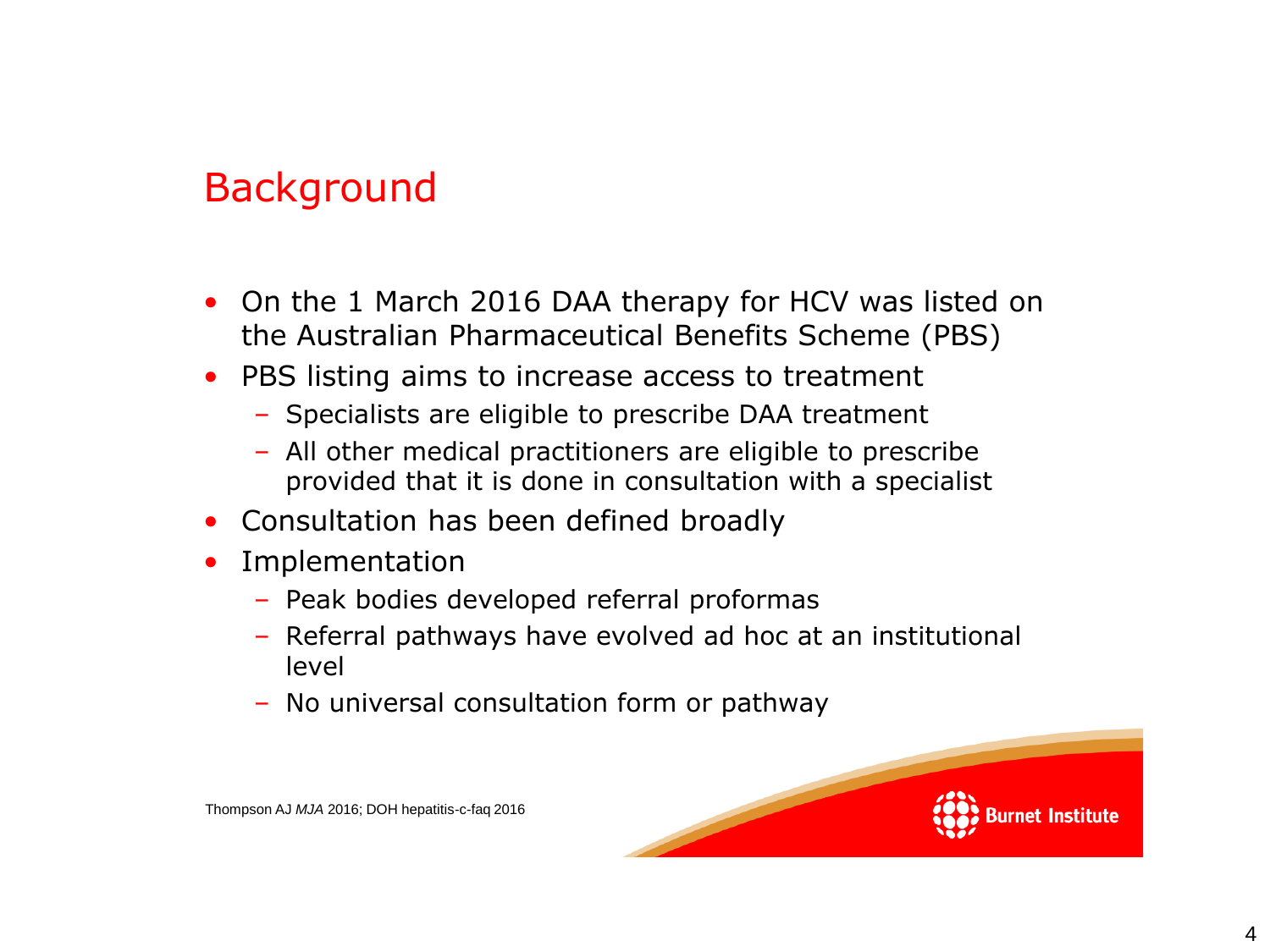# Background

- Pegylated interferon (PEG) based treatment in the community has been shown to be as effective as treatment in tertiary services
- Data from the US suggests primary care provider prescription of DAA is highly effective
- In Australia
	- GPs have variable knowledge about HCV diagnostics and level of interest in prescribing PEG based treatment
	- FibroScan is not widely available to GPs in the community

Wade AJ *BMC Infectious Diseases* 2016; Kattakuzhy SG CROI 2016; Guy *R Aust Fam Physician* 2009; Guirgus M *Int Med J* 2012

net Institute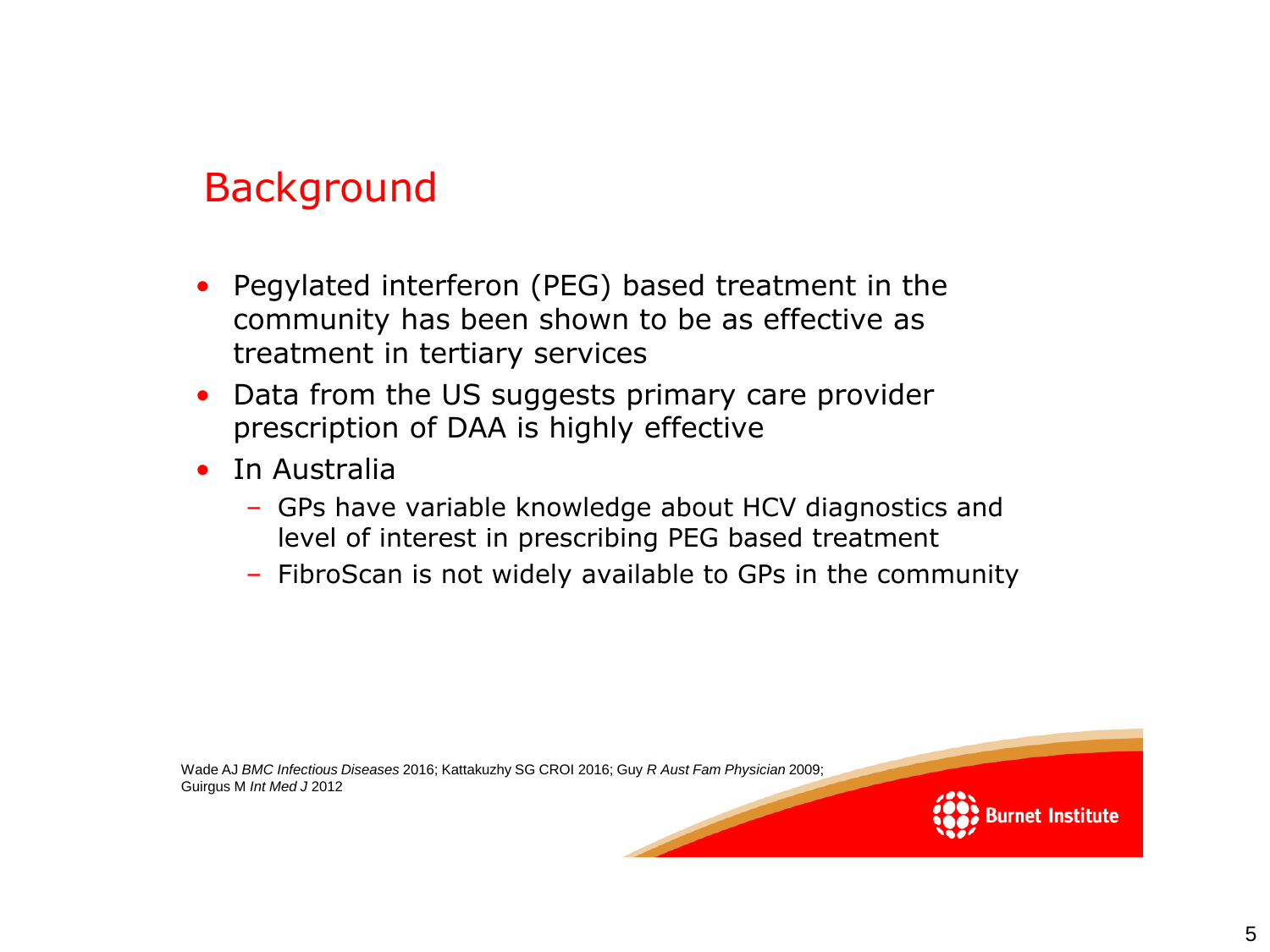#### Aim

- A survey of Victorian GPs was undertaken to determine
	- HCV knowledge
	- HCV management
	- Willingness to prescribe DAA treatment for HCV
	- Structural barriers to DAA prescription
- The primary objective was to inform the development of tools to support GP DAA prescribers.

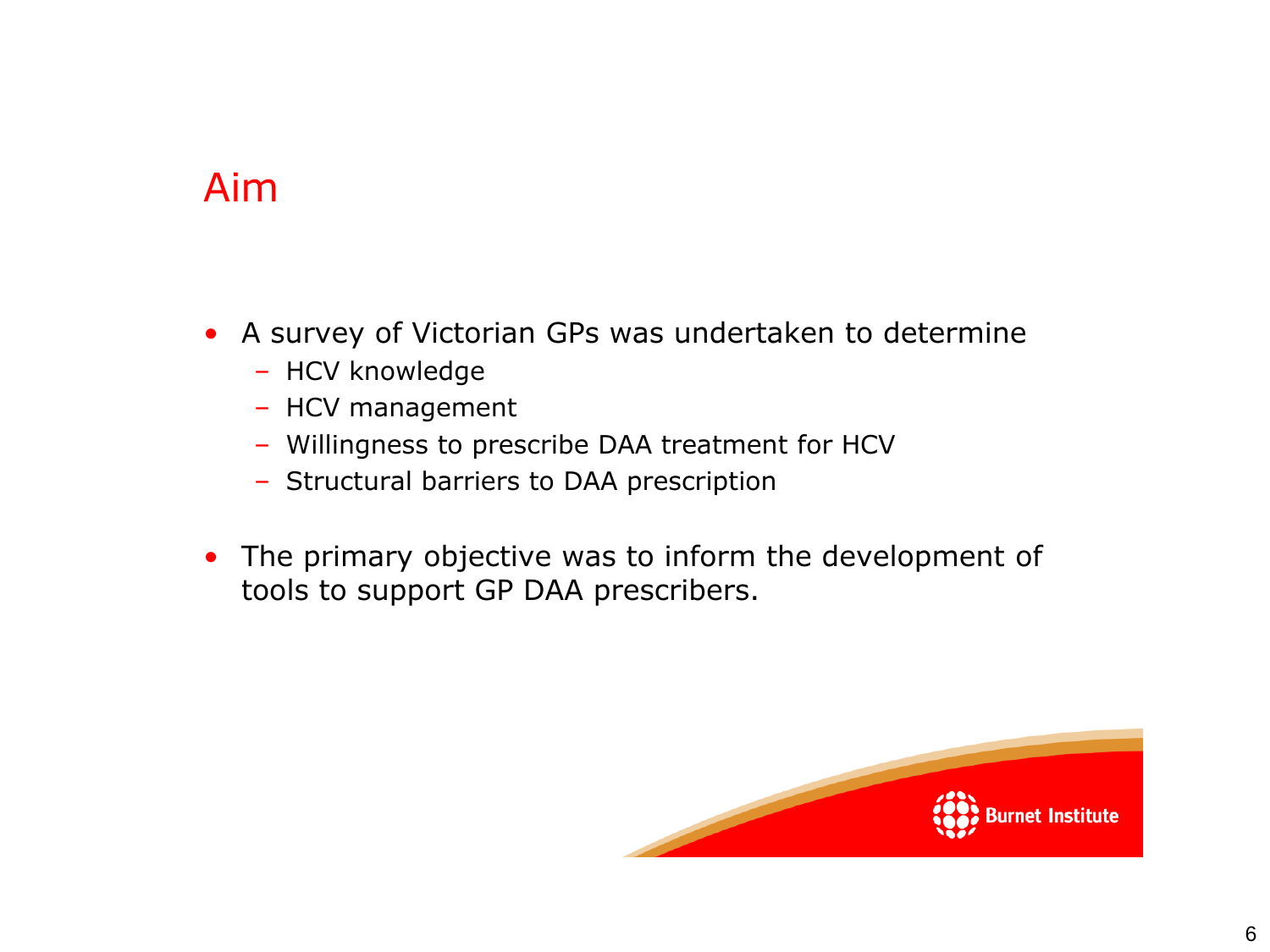# Methods

- Survey developed by a steering committee
- 20 questions
	- Demographics
	- HCV knowledge
	- HCV management
	- Interest in prescribing DAA
	- Experience of prescribing DAA

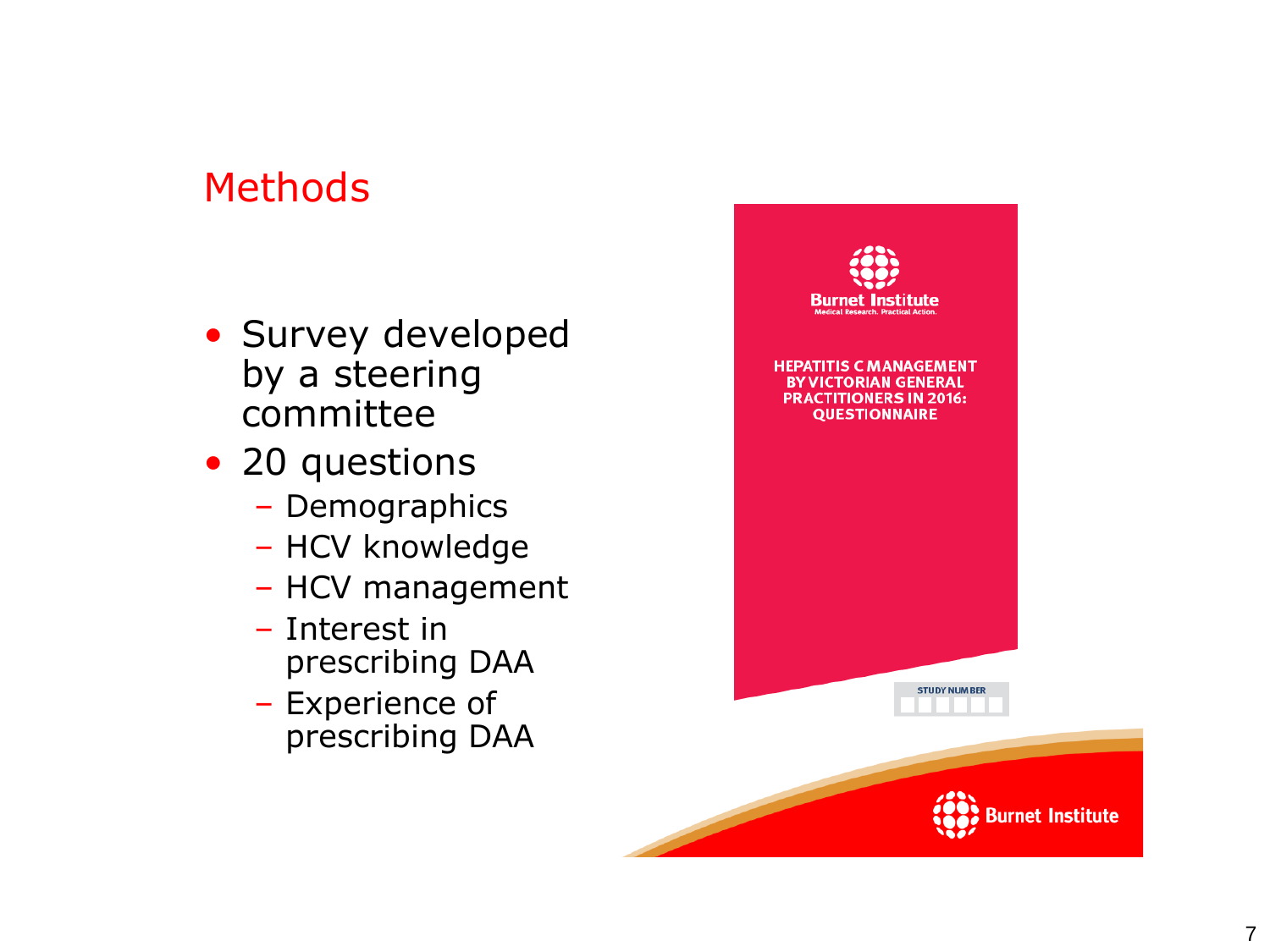#### Methods

- 1000 Victorian GPs were invited to participate
	- Participation was by mail or online
	- First mail out was 6 weeks after DAA were listed on PBS
- Data entered into REDCap 6.12.0 and analysed with Stata 13.1
- Univariate regression undertaken to investigate factors associated with participants knowledge, interest in prescribing DAA and HCV management
	- Geographic location
	- Opioid substitution therapy (OST) S100 training
	- HCV caseload
- Approval from Alfred Ethics Committee

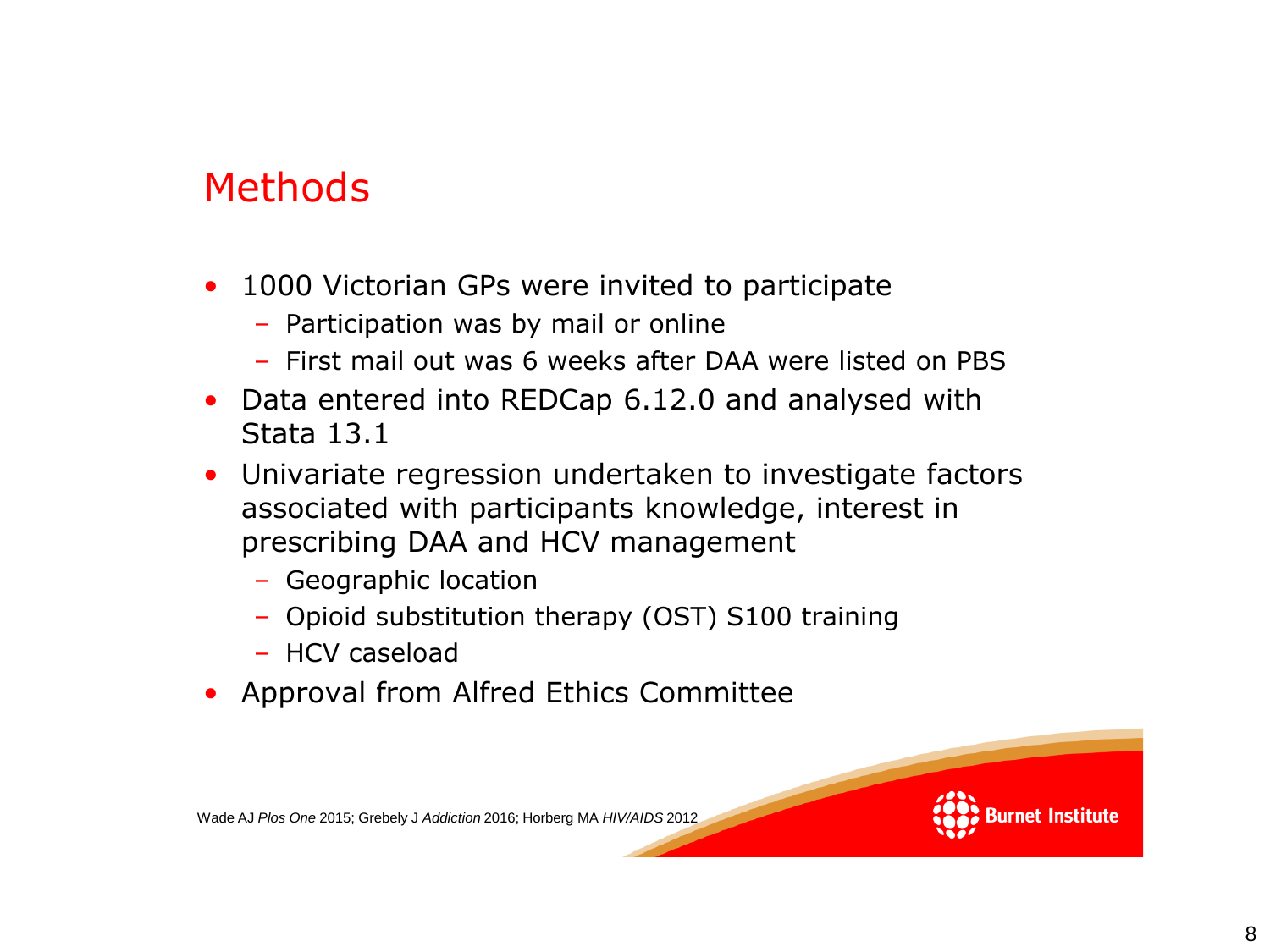#### Results – participant characteristics

Completed surveys were returned by 191 of 1000 GPs

| <b>Variable</b><br>(number of available data) | <b>N</b><br>$(N=191)$ | <b>Proportion</b><br>( %) |
|-----------------------------------------------|-----------------------|---------------------------|
| Age, median $(IQR)$ (n=188)                   |                       | 52 years (42, 61)         |
| Male $(n=190)$                                | 105                   | 56                        |
| Type of general practice $(n=187)$            |                       |                           |
| Private                                       | 173                   | 93                        |
| Community                                     | 10                    | 5                         |
| Other                                         | $\overline{4}$        | $\overline{2}$            |
| Location $(n=191)$                            |                       |                           |
| Metropolitan                                  | 120                   | 63                        |
| Regional                                      | 27                    | 14                        |
| Rural                                         | 44                    | 23                        |
|                                               |                       |                           |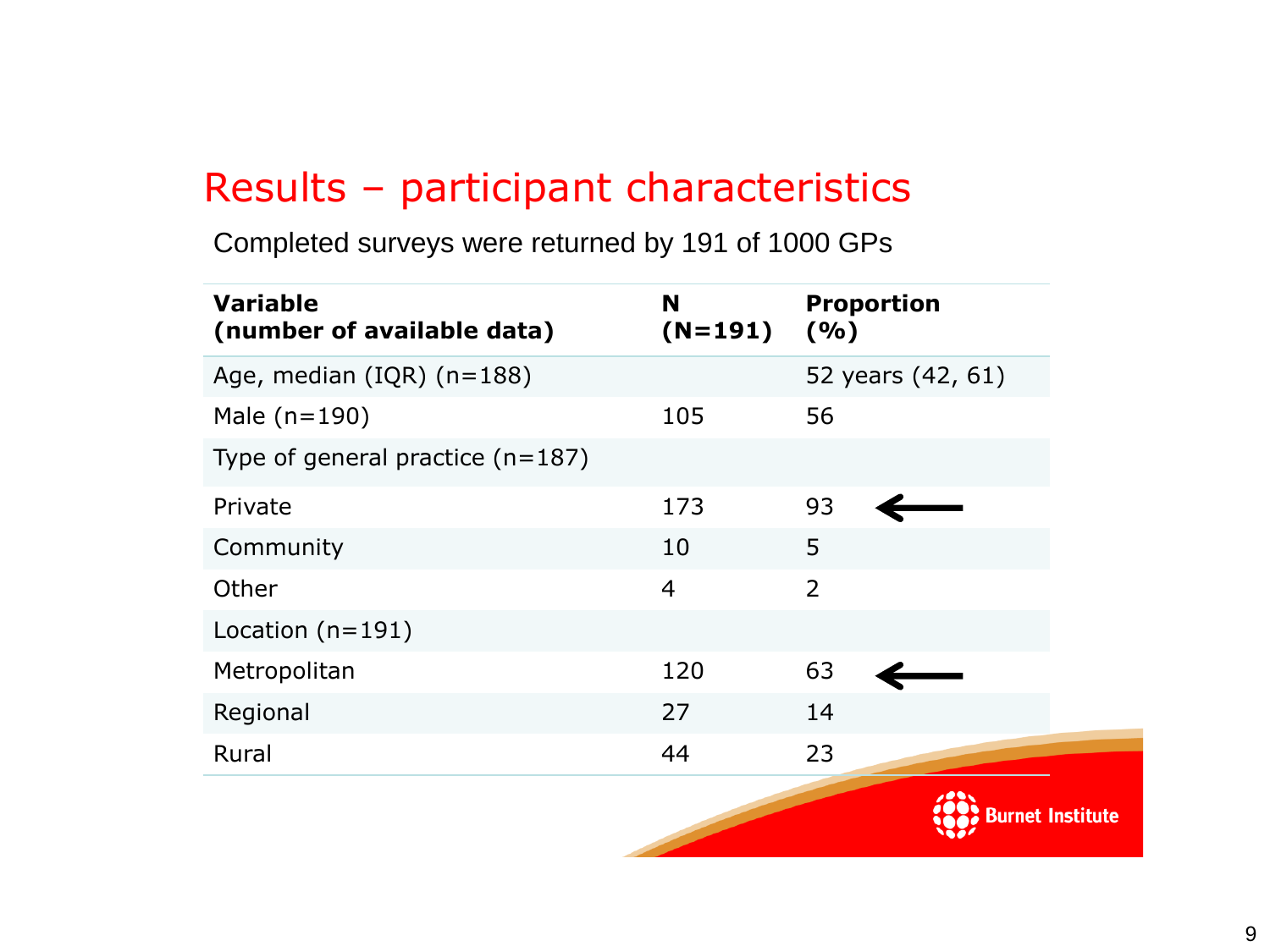### Results – participant characteristics

| <b>Variable</b><br>(number of available data)         | N<br>$(N=191)$ $(%$ ) | <b>Proportion</b>        |
|-------------------------------------------------------|-----------------------|--------------------------|
| Co-location with specialized<br>services $(n=191)$    |                       |                          |
| <b>NSEP</b>                                           | 6                     | 3                        |
| OST prescriber                                        | 8                     | $\overline{4}$           |
| OST prescriber & community<br>hepatitis nurse         | 1                     | 0.5                      |
| NSEP, OST prescriber & community 2<br>hepatitis nurse |                       |                          |
| NSEP & OST prescriber                                 | 2                     |                          |
| <b>Correctional facility</b>                          | $\overline{4}$        | $\overline{\phantom{0}}$ |
| None of the above                                     | 168                   | 88                       |

NSEP needle and syringe exchange program; OST opioid substitution therapy

**Burnet Institute**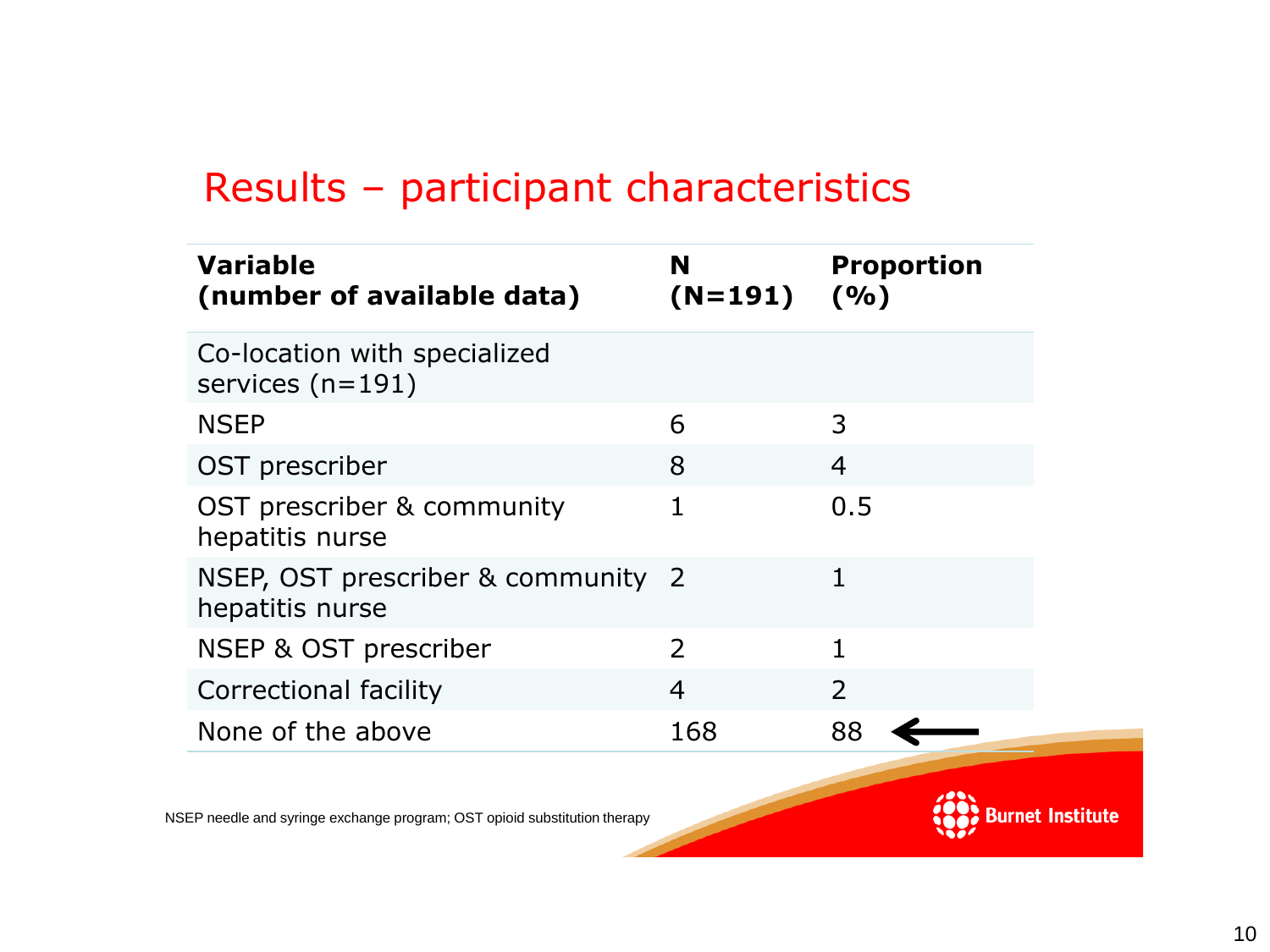### Results – participant characteristics

| Variable (number of available data)                                | N<br>$(N=191)$ $(%$ | <b>Proportion</b>        |
|--------------------------------------------------------------------|---------------------|--------------------------|
| Previous S100 training (n=190)                                     |                     |                          |
| Opiate substitution therapy training                               | 30                  | 16                       |
| <b>HCV training</b>                                                | 9                   | 5                        |
| Estimated number of patients with known<br>HCV infection $(n=190)$ |                     |                          |
| < 10                                                               | 148                 | 78                       |
| $10 - 50$                                                          | 29                  | 15                       |
| $50 - 100$                                                         | $\overline{2}$      | 1                        |
| >100                                                               | 3                   | $\overline{\phantom{0}}$ |
| Unsure                                                             | 8                   | $\overline{4}$           |
|                                                                    |                     | Burnet Institute         |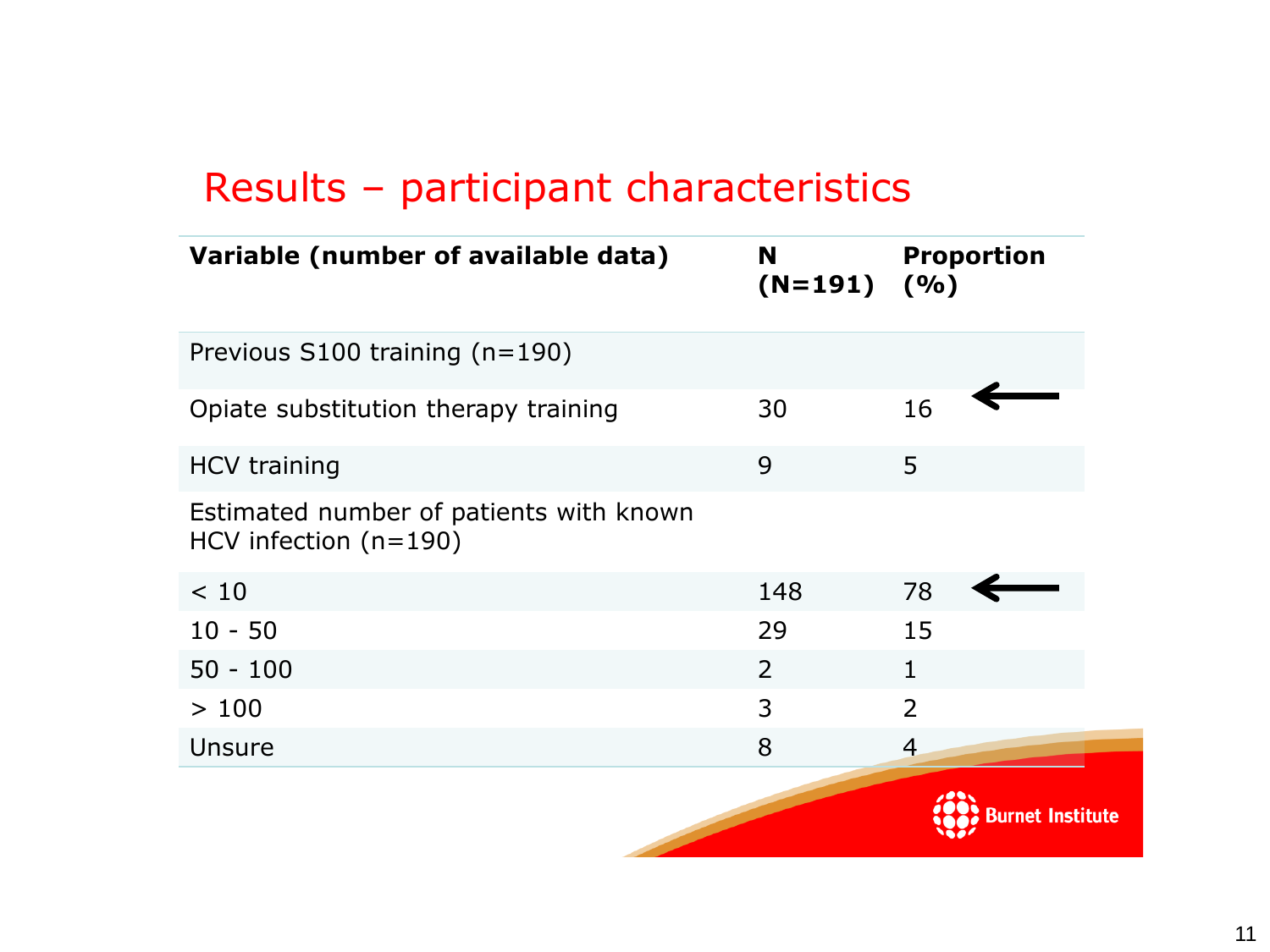#### Results – risk factors

| <b>Variable</b><br>(number of available data)                                            | N<br>$(N=191)$ | <b>Proportion</b><br>( %) |
|------------------------------------------------------------------------------------------|----------------|---------------------------|
| Correct HCV risk factor identification<br>$(n=190)$                                      |                |                           |
| Unsterile tattooing or body piercing                                                     | 179            | 94                        |
| Injecting drug use                                                                       | 190            | 100                       |
| History of imprisonment                                                                  | 170            | 89                        |
| Unprotected heterosexual intercourse,<br>not a risk factor for HCV                       | 111            | 58                        |
| Unprotected male-male sexual<br>intercourse without HIV, not a risk factor<br>for HCV    | 45             | 24                        |
| Unprotected male-male sexual<br>intercourse if HIV infected, is a risk<br>factor for HCV | 170            | 89                        |
|                                                                                          |                | 3urnet Institute          |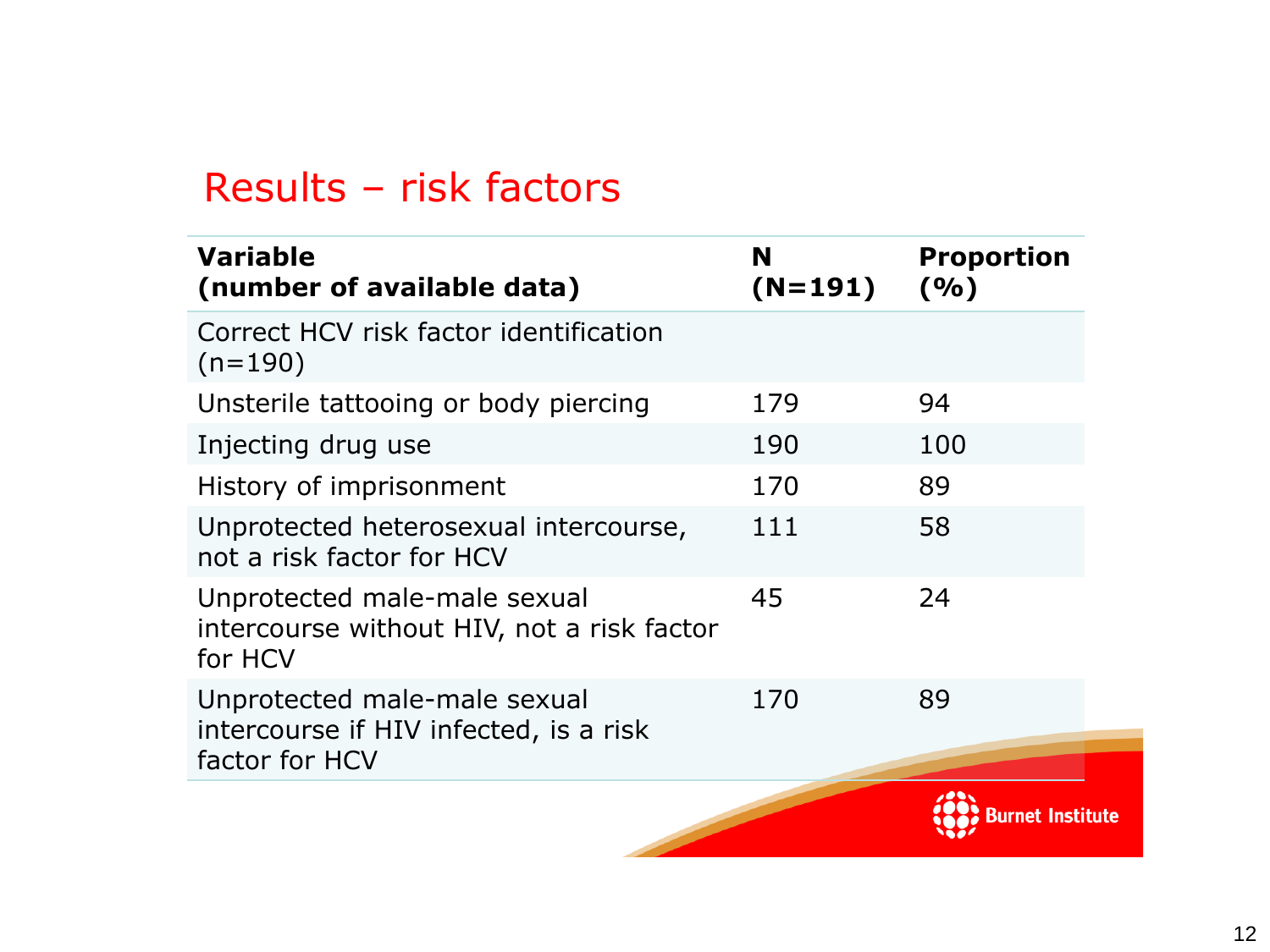#### Results - diagnostics

- What test would you order to screen for hepatitis C infection? ( $n = 189$ )
	- Hepatitis C serology 184 (97%)
	- Unsure 5 (3%)
- Which of the following results are diagnostic of hepatitis C infection? ( $n = 188$ )
	- HCV antibody positive and HCV RNA positive 139 (74%)
	- HCV antibody positive 26 (14%)
	- Unsure 22 (12%)

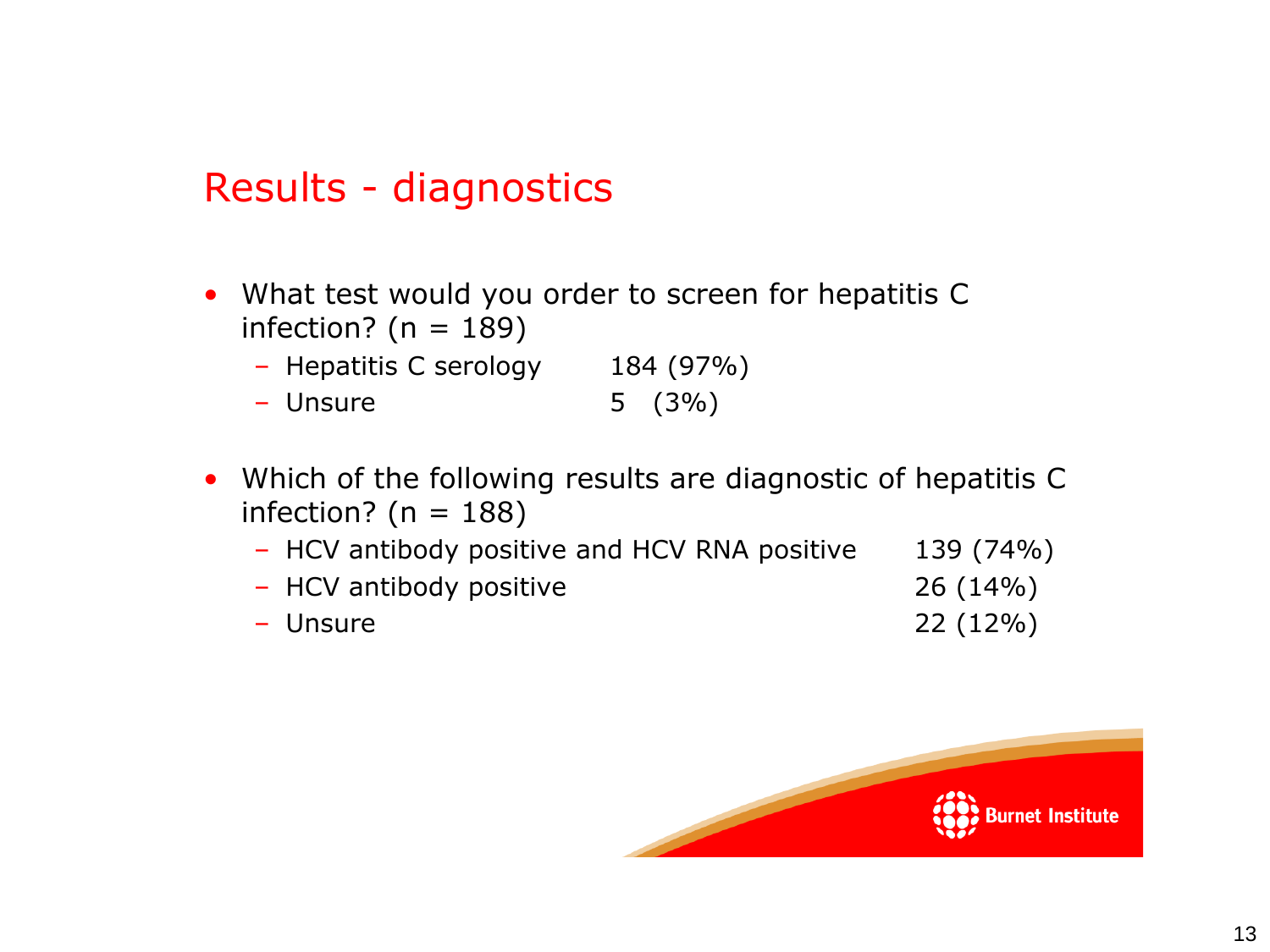### Results - fibrosis assessment

- 22 (12%) participants were able to directly order a FibroScan through their local liver clinic
- 23 (12%) had ever ordered a FibroScan
- 2 (1%) knew their local radiology service offered acoustic radiation force impulse (ARFI) scanning
- Knowledge about interpretation of FibroScan results



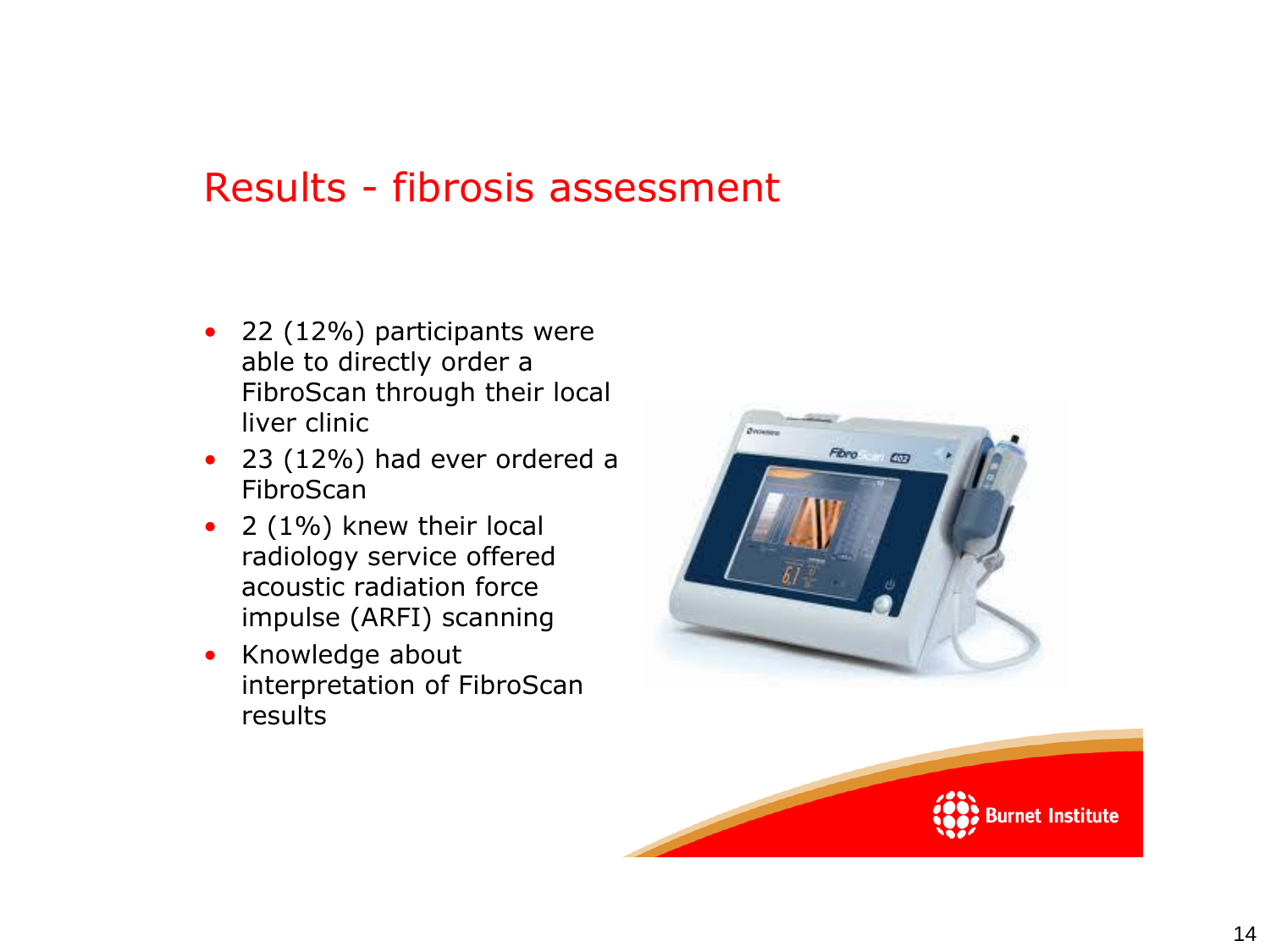### Results - HCV management

- 135 (72%) of respondents refer all their patients with HCV to a specialised service for HCV treatment
- 102 (53%) were interested in prescribing DAA therapy
- 113 (59%) were interested in prescribing DAA therapy in consultation with a specialist
- 140 (73%) were interested in reading DAA guidelines from a peak body
- 135 (70%) were interested in attending HCV education sessions
- 98 (51%) were interested in engaging in a training program about DAA

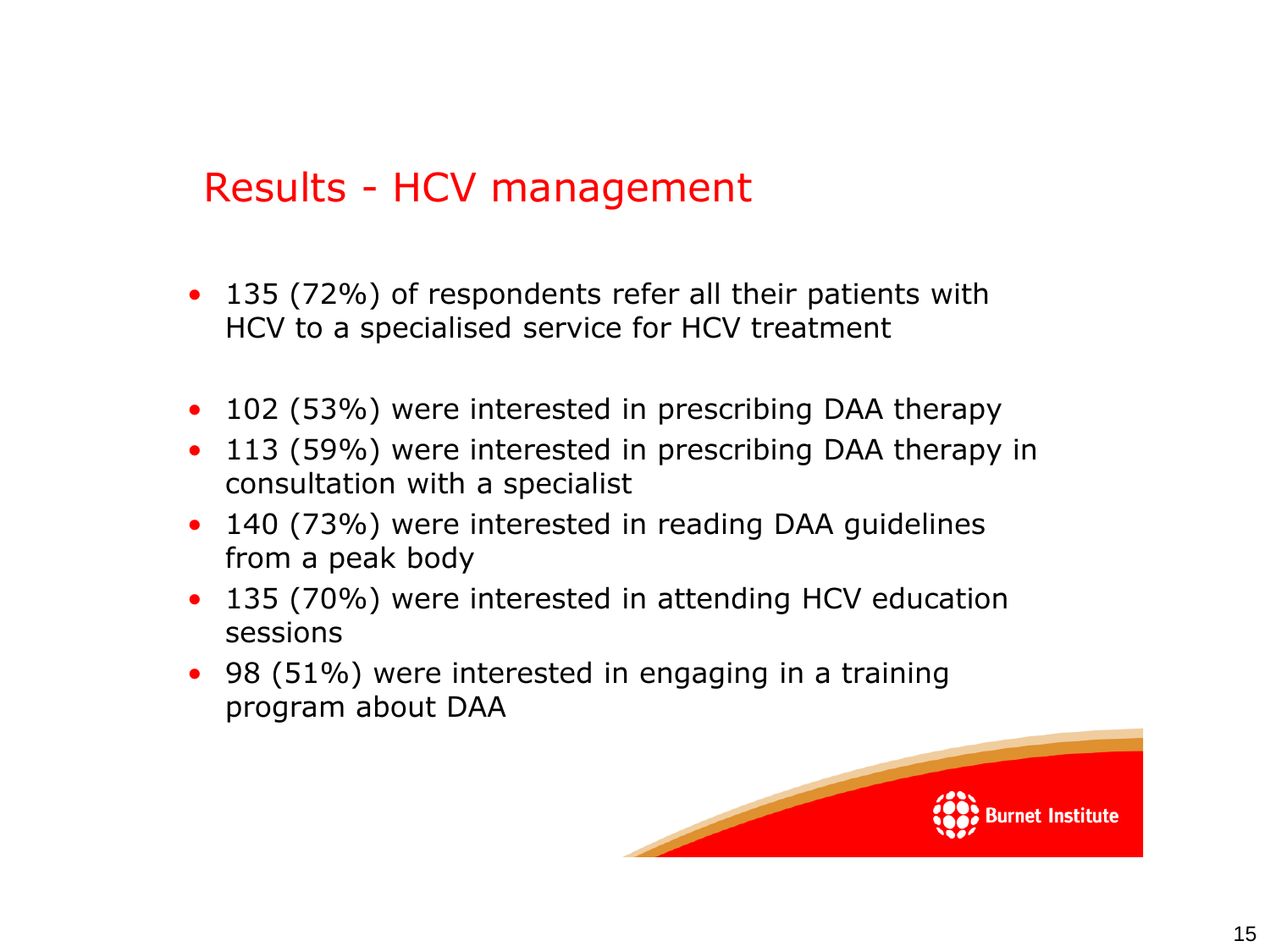### Results - HCV management

- Regarding DAA treatment and people who currently inject drugs:
- DAA treatment decisions for people who currently inject drugs should be managed on individualized evaluation
	- 68 (37%) respondents
- People who currently inject drugs are not eligible for DAA
	- 14 (8%) respondents
- Unsure if people who currently inject drugs are eligible to receive DAA
	- **101 (55%) respondents**

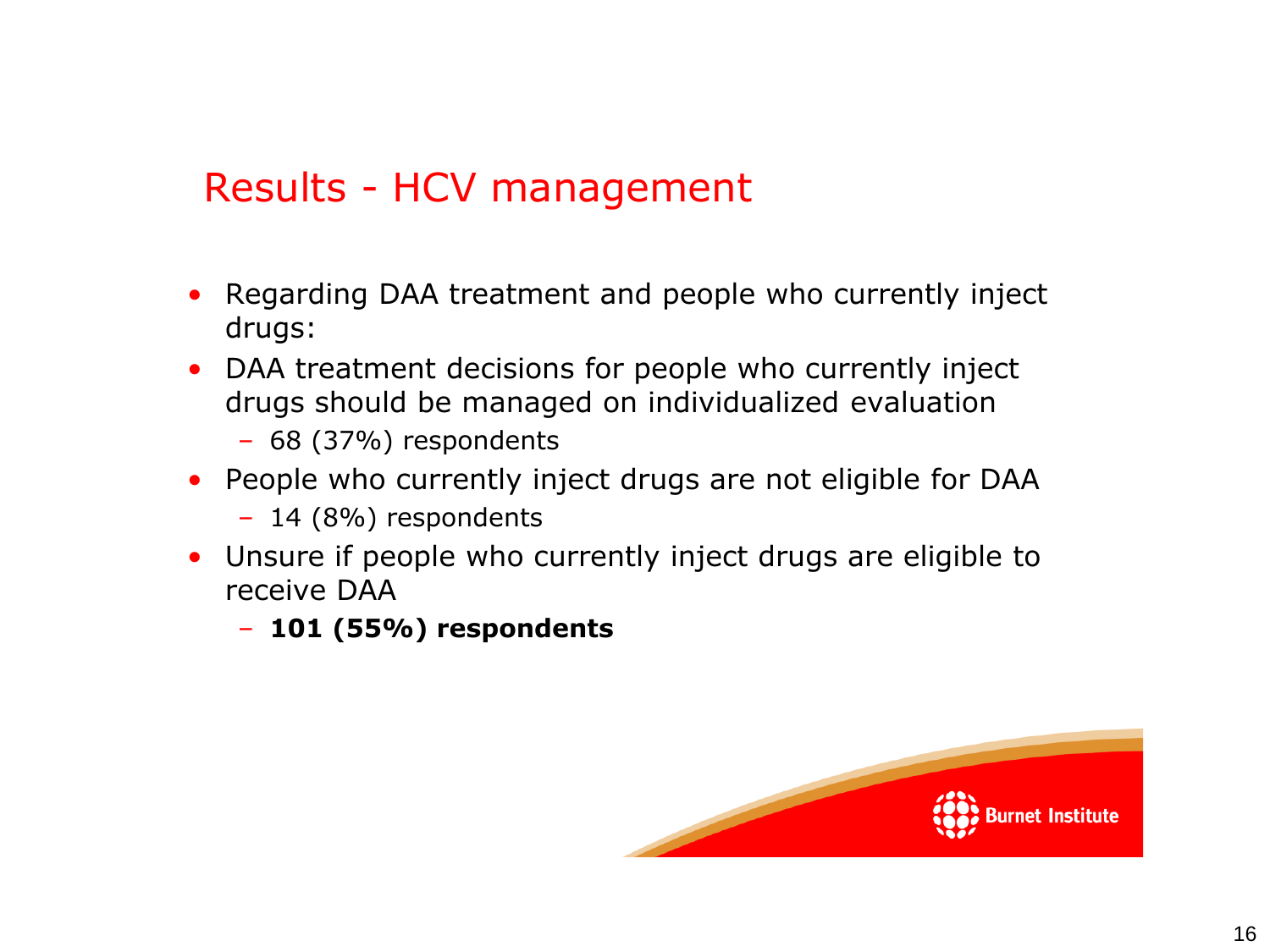#### Results - HCV management

- 40 (21%) respondents had tried to access specialists to gain approval for DAA prescription
	- 21 (52%) agreed there was a defined local consultation pathway
	- 24 (60%) had found the consultation process satisfactory
	- 22 (55%) found the consultation process to be timely
	- 25 (62%) thought that clinical decision making support was available
	- 22 (55%) thought their patients had found the consultation process satisfactory

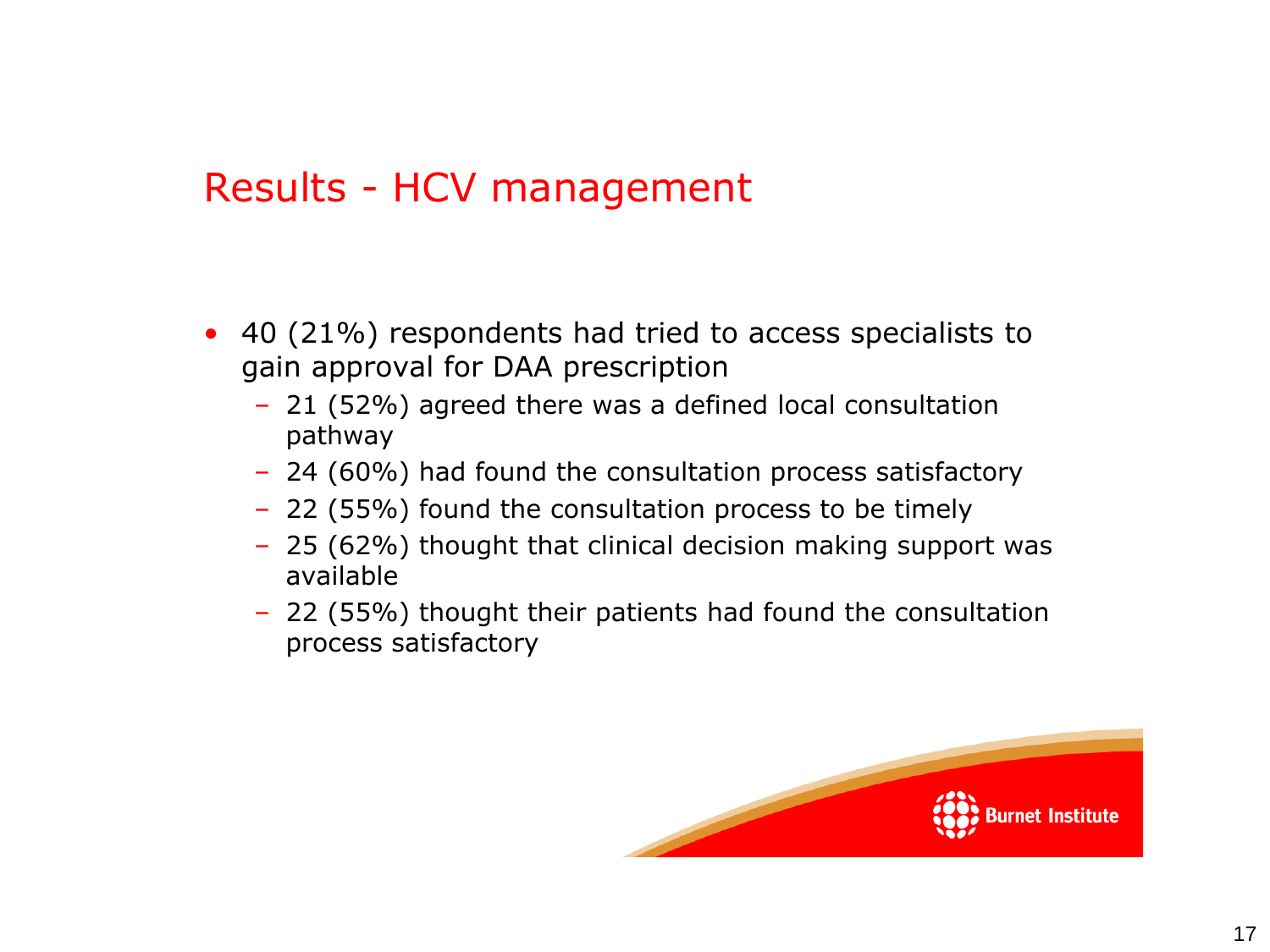# Results univariate regression

| <b>Variable</b>                                                                     | <b>Metro</b>                             | <b>Rural &amp;</b><br>regional | P<br><b>OR</b><br>(95% CI) | value                   |
|-------------------------------------------------------------------------------------|------------------------------------------|--------------------------------|----------------------------|-------------------------|
|                                                                                     | n(%)<br>n(%)<br>$N = 71$<br>$N =$<br>120 |                                |                            |                         |
| Correctly identified all risk<br>factors that should prompt<br><b>HCV</b> screening | 13(11)                                   | 11(15)                         | $1.5(0.6 -$<br>3.5)        | 0.36                    |
| Correctly identified results<br>diagnostic of HCV infection                         | 87 (73)                                  | 52 (73)                        | $1.1(0.6 -$<br>2.2)        | 0.74                    |
| Expressed interest in<br>prescribing DAA                                            | 65 (54)                                  | 48 (68)                        | $1.7(0.9-$<br>3.3)         | 0.07                    |
| Have tried to access<br>specialists to gain approval to<br>prescribe DAA            | 24(20)                                   | 16(23)                         | $1.2(0.6 -$<br>2.4)        | 0.67                    |
| Aware that PWID are eligible                                                        | 42 (35)                                  | 26(37)                         | $1.0(0.6 -$                | 0.88                    |
| for DAA                                                                             |                                          |                                | 1.9)                       |                         |
|                                                                                     |                                          |                                |                            | <b>Rurnet Institute</b> |
|                                                                                     |                                          |                                |                            |                         |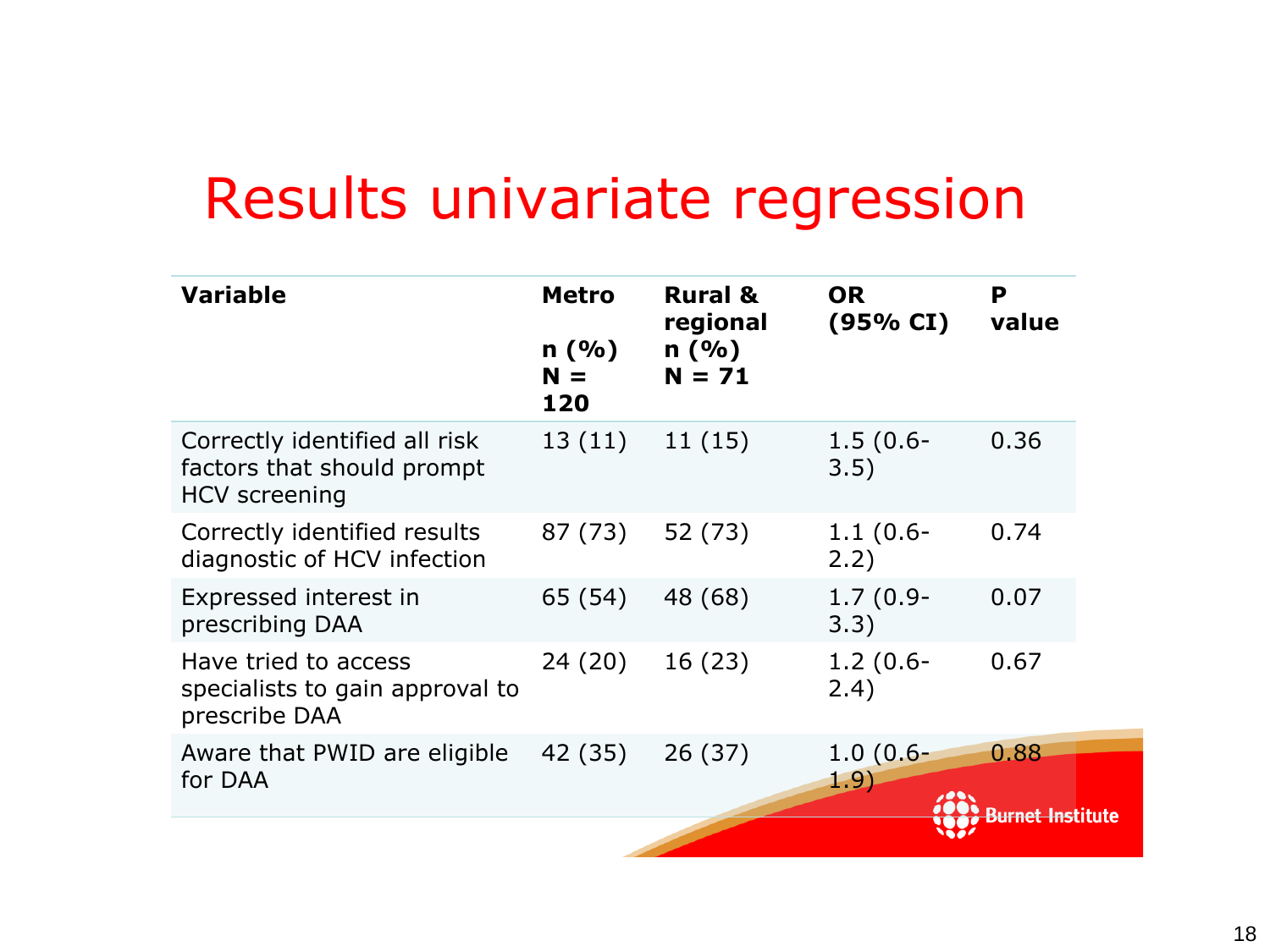# Results univariate regression

| <b>Variable</b>                                                                     | Non OST           | <b>OST</b>       | <b>OR</b><br>(95% CI) | <b>P</b> value   |
|-------------------------------------------------------------------------------------|-------------------|------------------|-----------------------|------------------|
|                                                                                     | n(%)<br>$N = 160$ | n(%)<br>$N = 30$ |                       |                  |
| Correctly identified all risk<br>factors that should prompt<br><b>HCV</b> screening | 19 (12)           | 5(17)            | $2.61(8.8 -$<br>7.9)  | 0.09             |
| Correctly identified results<br>diagnostic of HCV infection                         | 112 (70)          | 26(87)           | $2.61(0.8 -$<br>7.9)  | 0.09             |
| Expressed interest in<br>prescribing DAA                                            | 90 (56)           | 22(73)           | $2.05(0.9 -$<br>4.9)  | 0.10             |
| <b>Have tried to access</b><br>specialists to gain<br>approval to prescribe DAA     | 24(15)            | 15(50)           | $5.6(2.4-$<br>12.9)   | < 0.001          |
| Aware that PWID are eligible<br>for DAA                                             | 52 (33)           | 16(53)           | 2.24<br>$(1.01-4.9)$  | 0.05             |
|                                                                                     |                   |                  |                       | <b>Institute</b> |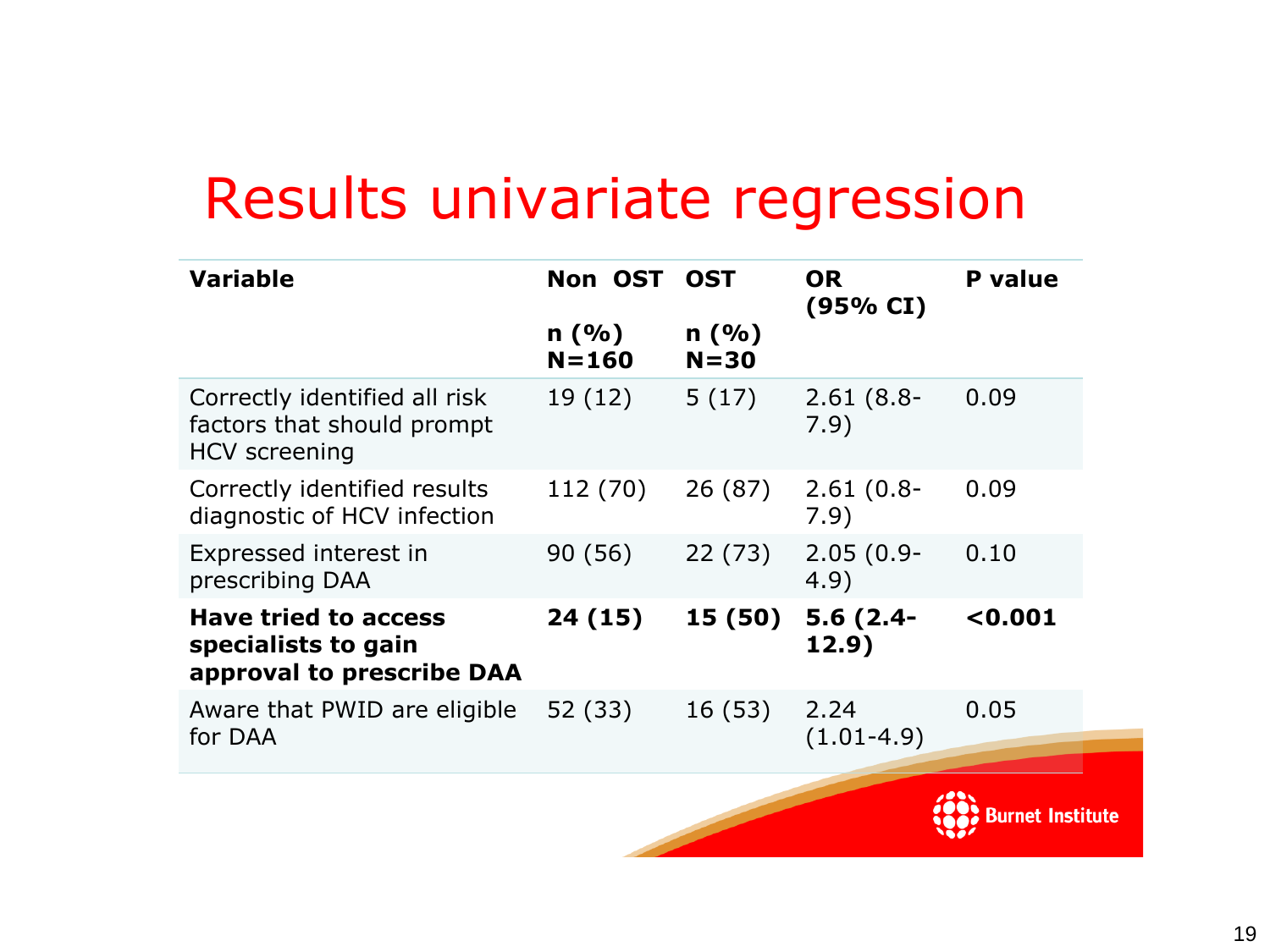# Results univariate regression

| <b>Variable</b>                                                                     | Low case          | High<br>case     | <b>OR</b><br>(95% CI) | <b>P</b> value  |
|-------------------------------------------------------------------------------------|-------------------|------------------|-----------------------|-----------------|
|                                                                                     | n(%)<br>$N = 156$ | n(%)<br>$N = 34$ |                       |                 |
| Correctly identified all risk<br>factors that should prompt<br><b>HCV</b> screening | 18 (12)           | 6(18)            | $1.6(0.6 -$<br>4.5)   | 0.32            |
| <b>Correctly identified</b><br>results diagnostic of HCV<br>infection               | 108 (69)          | 30<br>(88)       | $4.3(1.2 -$<br>14.8)  | 0.02            |
| <b>Expressed interest in</b><br>prescribing DAA                                     | 83 (53)           | 30<br>(88)       | $6.3(2.1 -$<br>18.8)  | 0.001           |
| <b>Have tried to access</b><br>specialists to gain<br>approval to prescribe DAA     | 23(15)            | 17<br>(50)       | $5.7(2.6 -$<br>12.8)  | 0.001           |
| <b>Aware that PWID are</b><br>eligible for DAA                                      | 46 (29)           | 22<br>(65)       | $4.1(1.9-$<br>9.1)    | < 0.001         |
|                                                                                     |                   |                  |                       | ırnet Institute |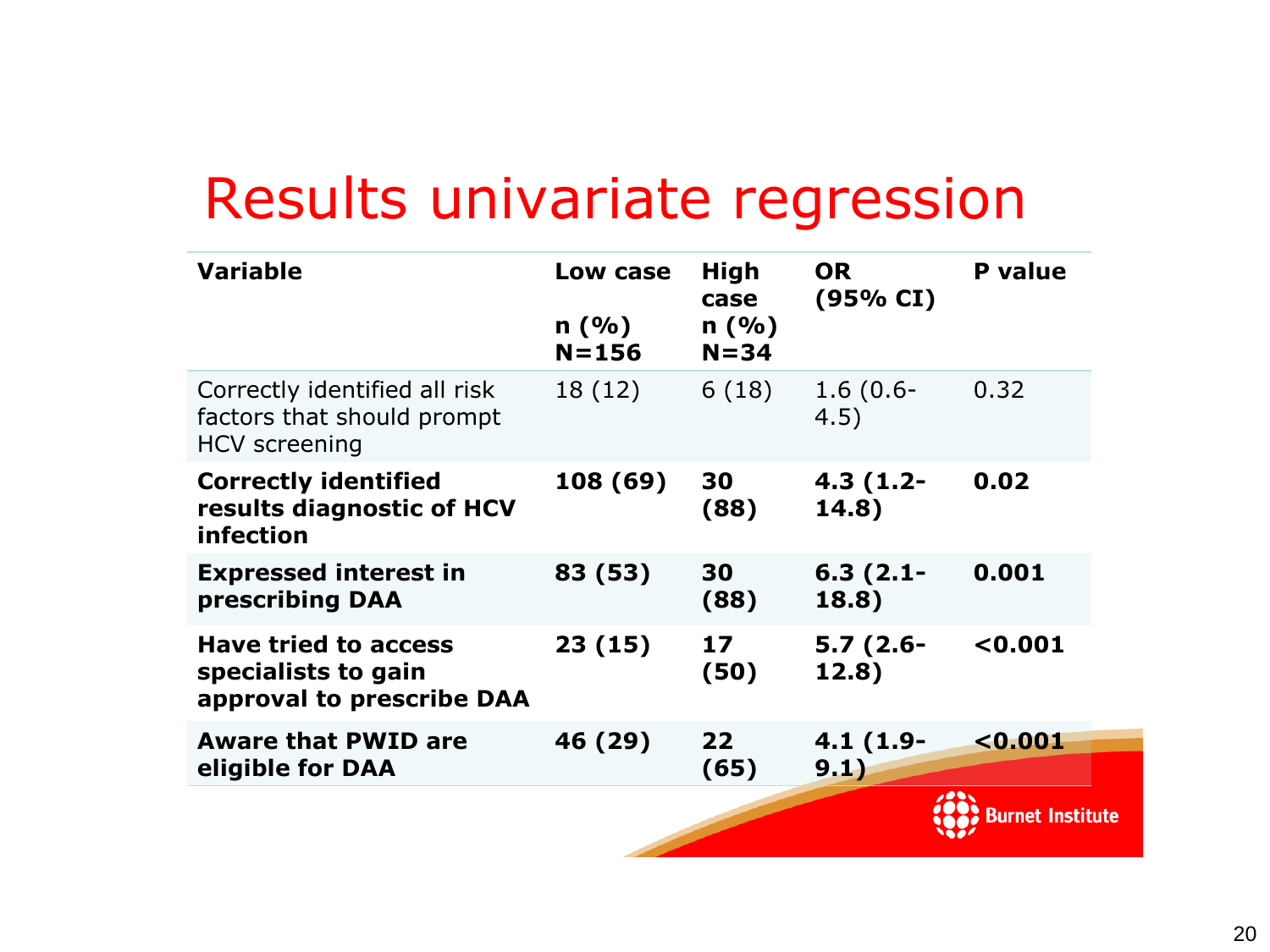## **Discussion**

- HCV knowledge
	- Excellent knowledge that injecting drug use, imprisonment or unsterile tattooing should prompt HCV screening
	- Confusion regarding which sexual risk factors should prompt screening
	- Excellent knowledge of which test to use to screen for HCV
	- 74% of respondents correctly identified pathology results diagnostic of HCV infection
- Fibrosis assessment
	- Inadequate access to FibroScan
- HCV management
	- 72% continue to refer patients to specialist services for treatment
	- 53% interested in prescribing DAA
	- 21% have used the 'in consultation' process to prescribe DAA
- GPs with high case loads appeared to have the most knowledge of HCV and were more likely to prescribe DAA

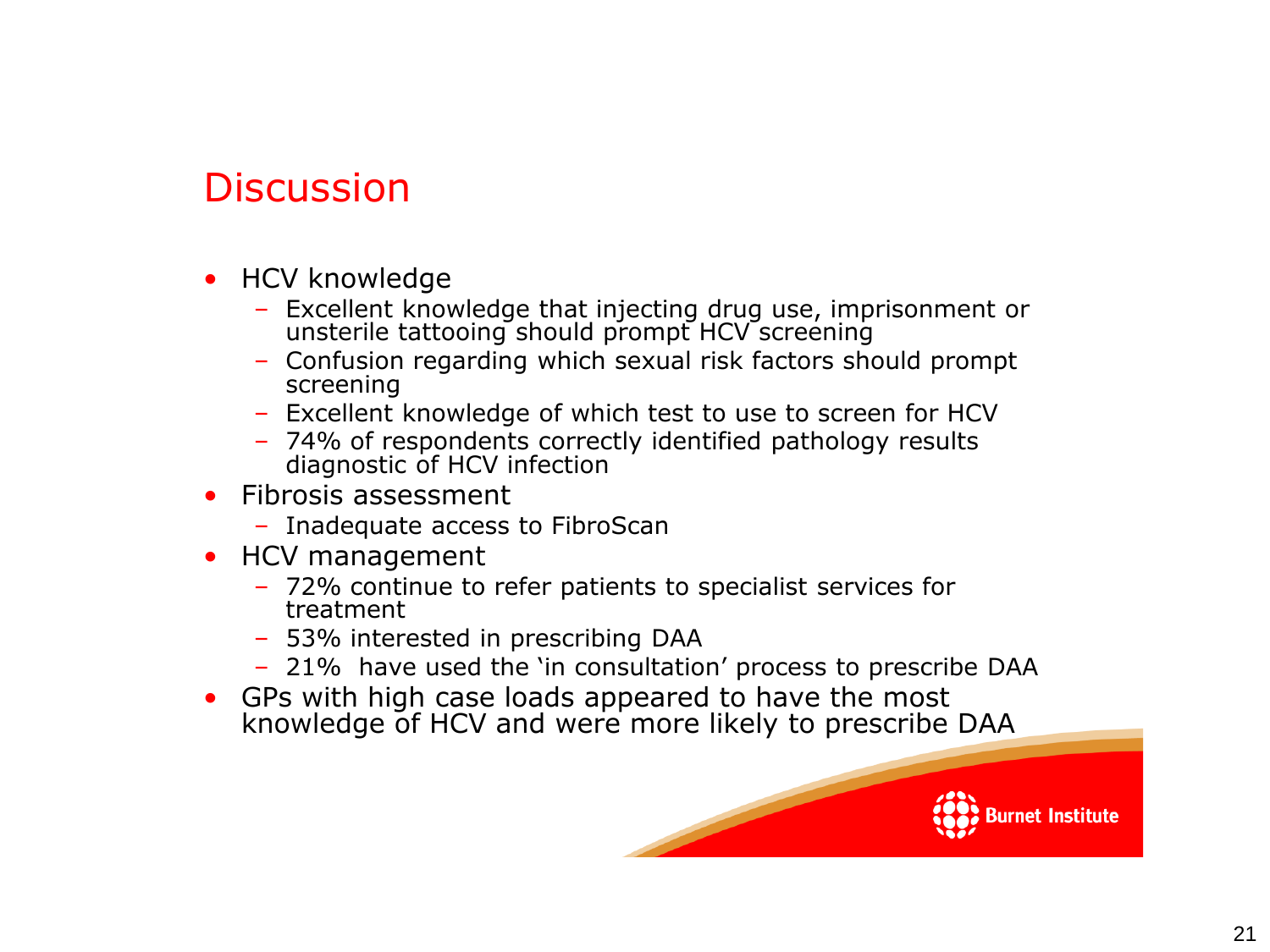#### **Discussion**

- In Australia the building blocks are in place for elimination.
- Adequate support for community prescribers is still a barrier to overcome.
- Our findings suggest that tertiary institutions and specialists need to:
	- engage with key community HCV care providers
	- develop user friendly, locally relevant, 'in consultation' pathways
	- provide clinical support

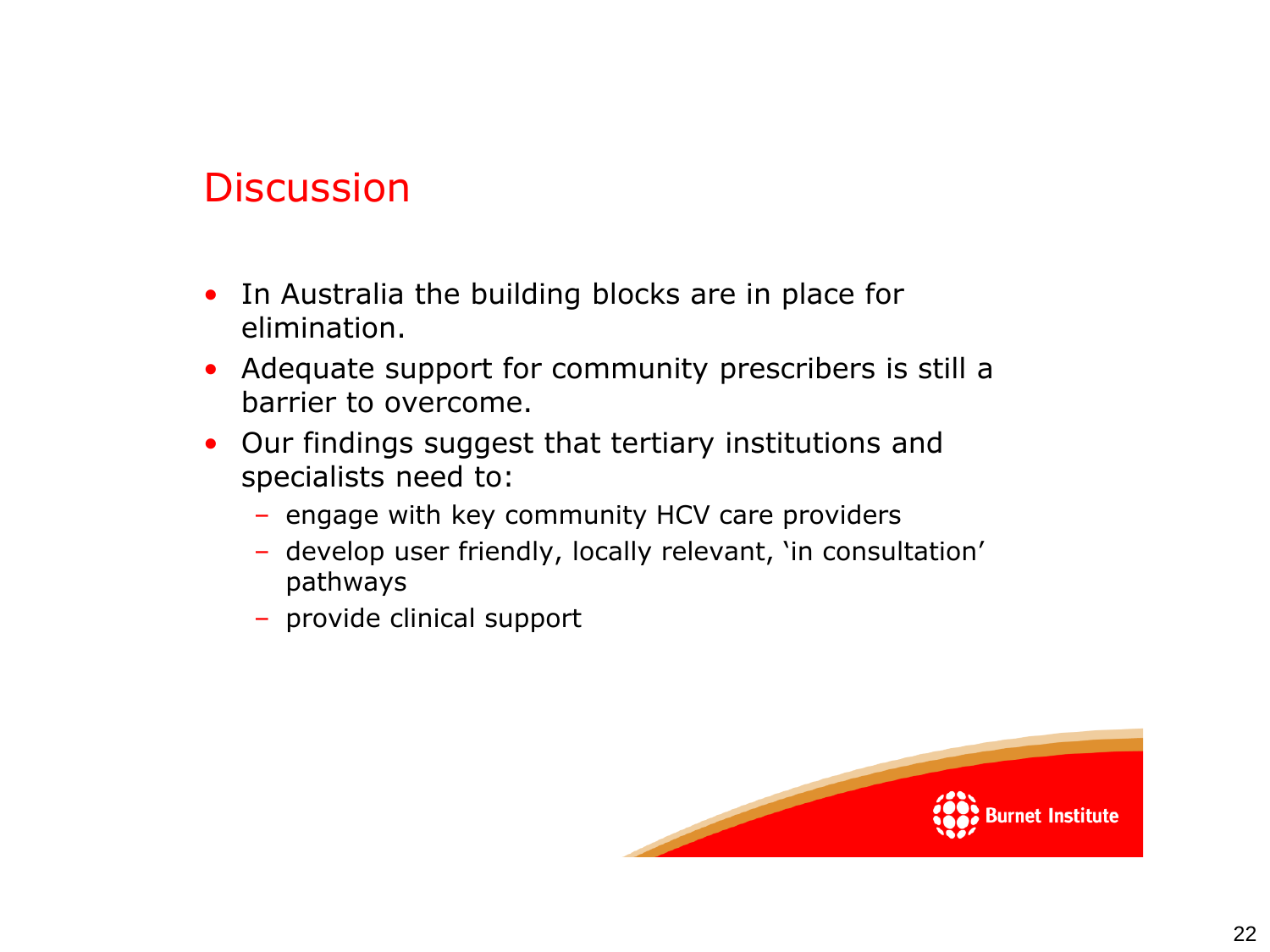#### Discussion - limitations

- The response rate of 19.1% is low, but not dissimilar to the response rates of other GP surveys regarding HCV
- Participant bias may tend to overestimate the degree of interest in DAA prescribing and knowledge
- This study was conducted shortly after the PBS listing of DAA, and further service development may have occurred





Lambert SM *Aust Journal Primary Health* 2011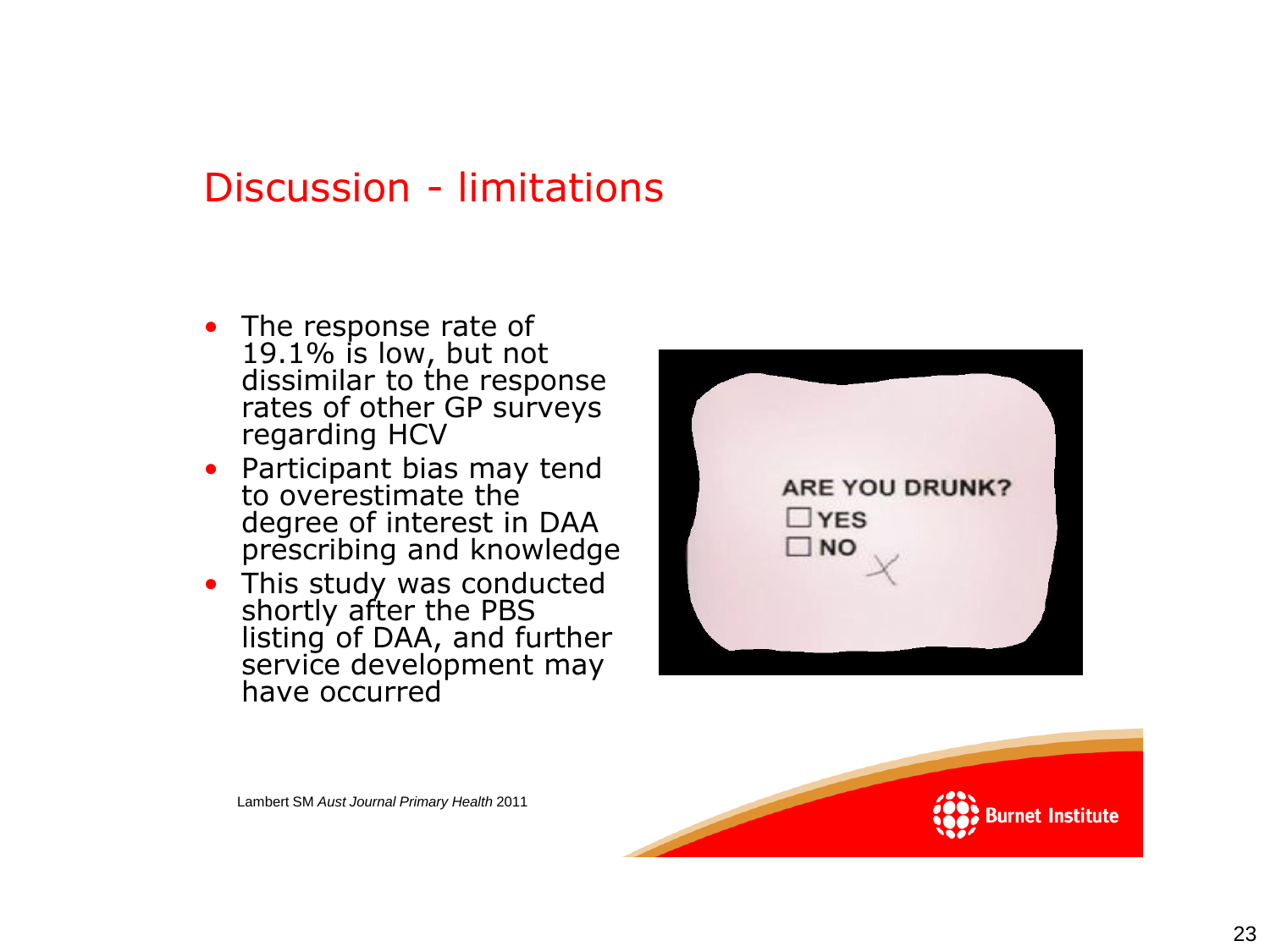#### **Conclusion**

- Most GP are interested in prescribing DAA, but education, access to FibroScan and clear "in consultation" pathways will be required to translate this interest into increased HCV treatment accessibility.
- PBS eligibility of people who currently inject drugs needs to be promoted, as treatment of this priority population has the duel benefit of curing their infection and reducing ongoing transmission.